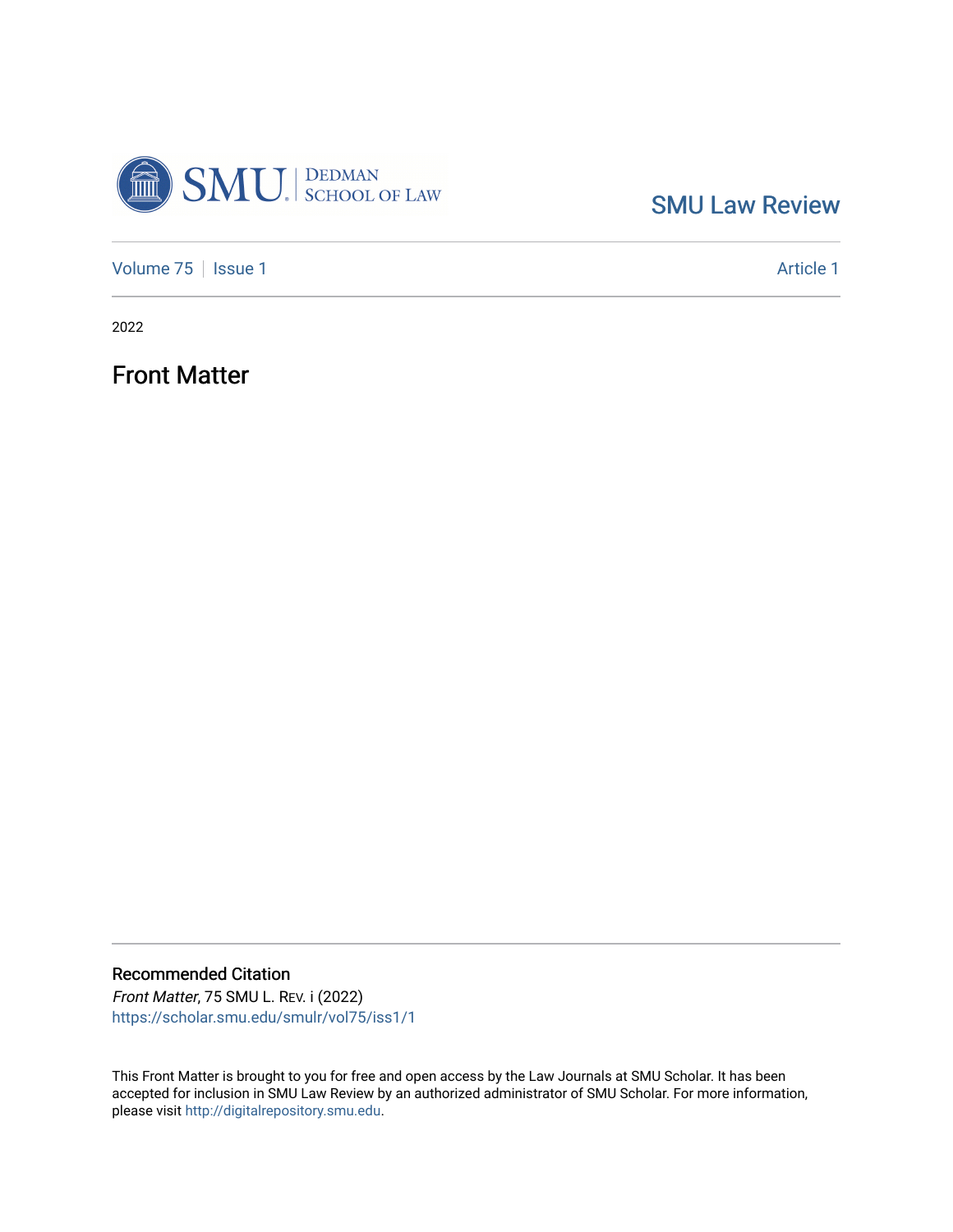| <b>VOLUME</b> | າດາາ<br><b>INTER</b><br>W<br>2022 | <b>MBER</b> |
|---------------|-----------------------------------|-------------|
|               |                                   |             |

© *2022 by Southern Methodist University*

#### **TABLE OF CONTENTS**

#### **TRIBUTES**

| Tribute to Professor William Dorsaneo, III  Jennifer M. Collins                                             | 3   |
|-------------------------------------------------------------------------------------------------------------|-----|
| William V. Dorsaneo, III  Nathan L. Hecht                                                                   | 5   |
| Tribute to Professor Bill Dorsaneo  Elizabeth G. Thornburg                                                  | 7   |
| In Appreciation of<br>Professor Bill Dorsaneo  David Crump                                                  | 9   |
| Tribute to William V. Dorsaneo, III  Chip Babcock                                                           | 11  |
| <b>ARTICLES</b>                                                                                             |     |
| The Case for the Abolition of<br>Criminal Confessions  Guha Krishnamurthi                                   | 15  |
| Addressing Big Tech's Market Power:<br>A Comparative Institutional Analysis  Thomas A. Lambert              | 73  |
| A Functional Approach to Agency                                                                             | 117 |
| Integrated Nonmarital Property Rights E. Gary Spitko                                                        | 151 |
| Solving the Procedural Puzzles of the<br><b>Texas Heartbeat Act and Its</b><br>Imitators: The Potential for |     |
| Defensive Litigation  Charles W. "Rocky" Rhodes<br>and Howard M. Wasserman                                  | 187 |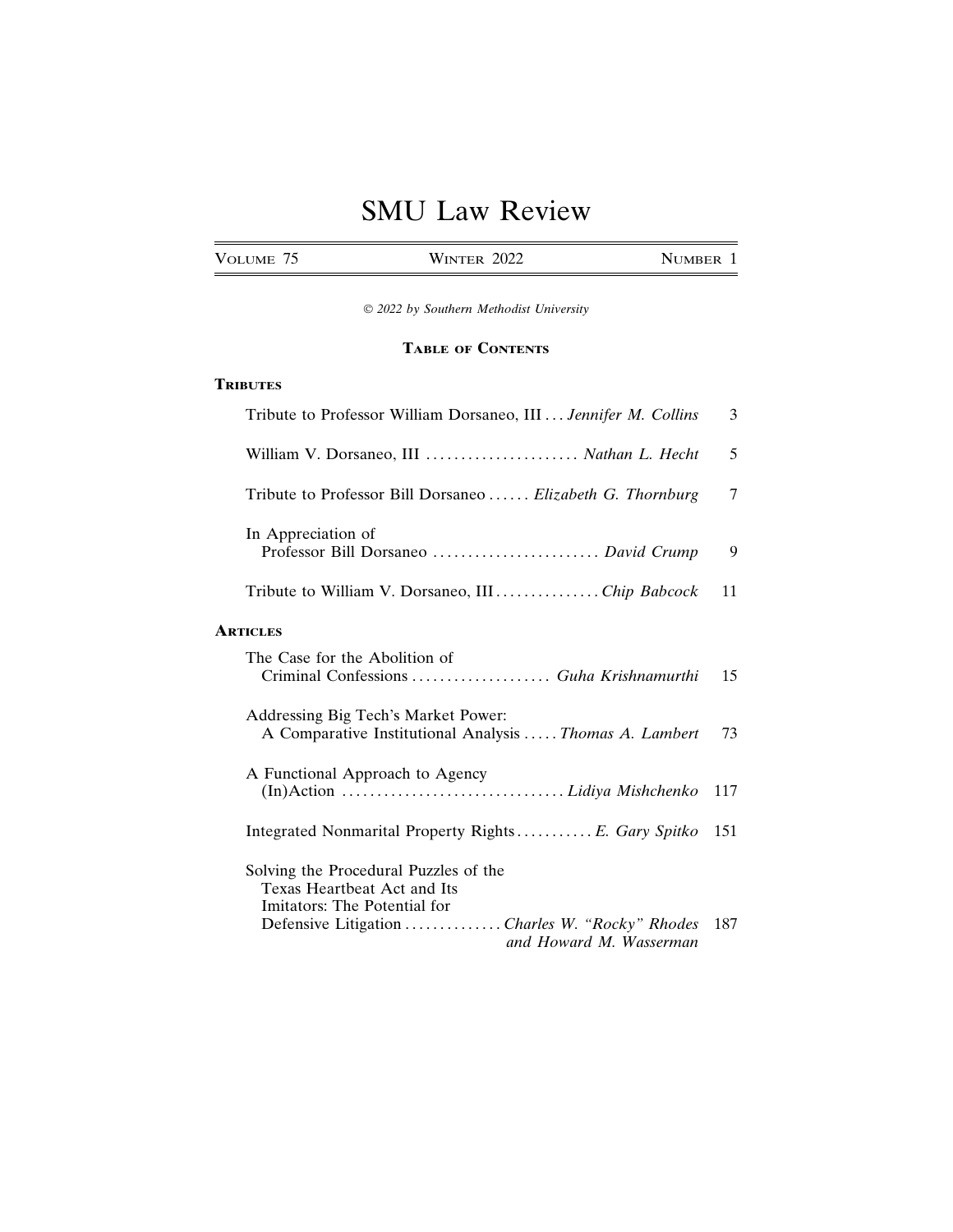The *SMU Law Review* (ISSN 1066-1271) is published four times a year, (1) Winter, (2) Spring, (3) Summer, and (4) Fall, by the SMU Law Review Association, Underwood Law Library, Dallas, Texas 75205. Domestic subscription price, \$42.00 per year. Foreign subscription price, \$49.00 per year. Single copies: Regular issues, \$18.00 (add 8.25% tax on single issue orders within the state of Texas. Tax exempt institutions must include copy of exemption certificate with order.) An additional charge will be made for postage and handling of each order of single copies. Prior issues (volumes 1- 72) are available from: William S. Hein & Co.; 2350 North Forest Road; Getzville, NY 14068. Volumes 73-74 are available from: *SMU Law Review;* Southern Methodist University; Dedman School of Law; P.O. Box 750116; Dallas, TX 75275-0116.

**POSTMASTER:** Send address changes to: *SMU Law Review*; Southern Methodist University; Dedman School of Law; P.O. Box 750116; Dallas, TX 75275-0116.

Editorial and business offices: *SMU Law Review*; Southern Methodist University; Dedman School of Law; Underwood Law Library; 6550 Hillcrest Avenue, Suite 105; Dallas, TX 75205. Office: 214.768.2061 or 214.768.2570. Printed by Joe Christensen, Inc.; Lincoln, Nebraska 68521.

Periodicals postage paid at Dallas, Texas and at additional mailing offices.

Citations conform with *The Bluebook: A Uniform System of Citation* (21st ed. 2020), *Texas Rules of Form* (14th ed. 2018), and *MoUS* (14th ed. 2018).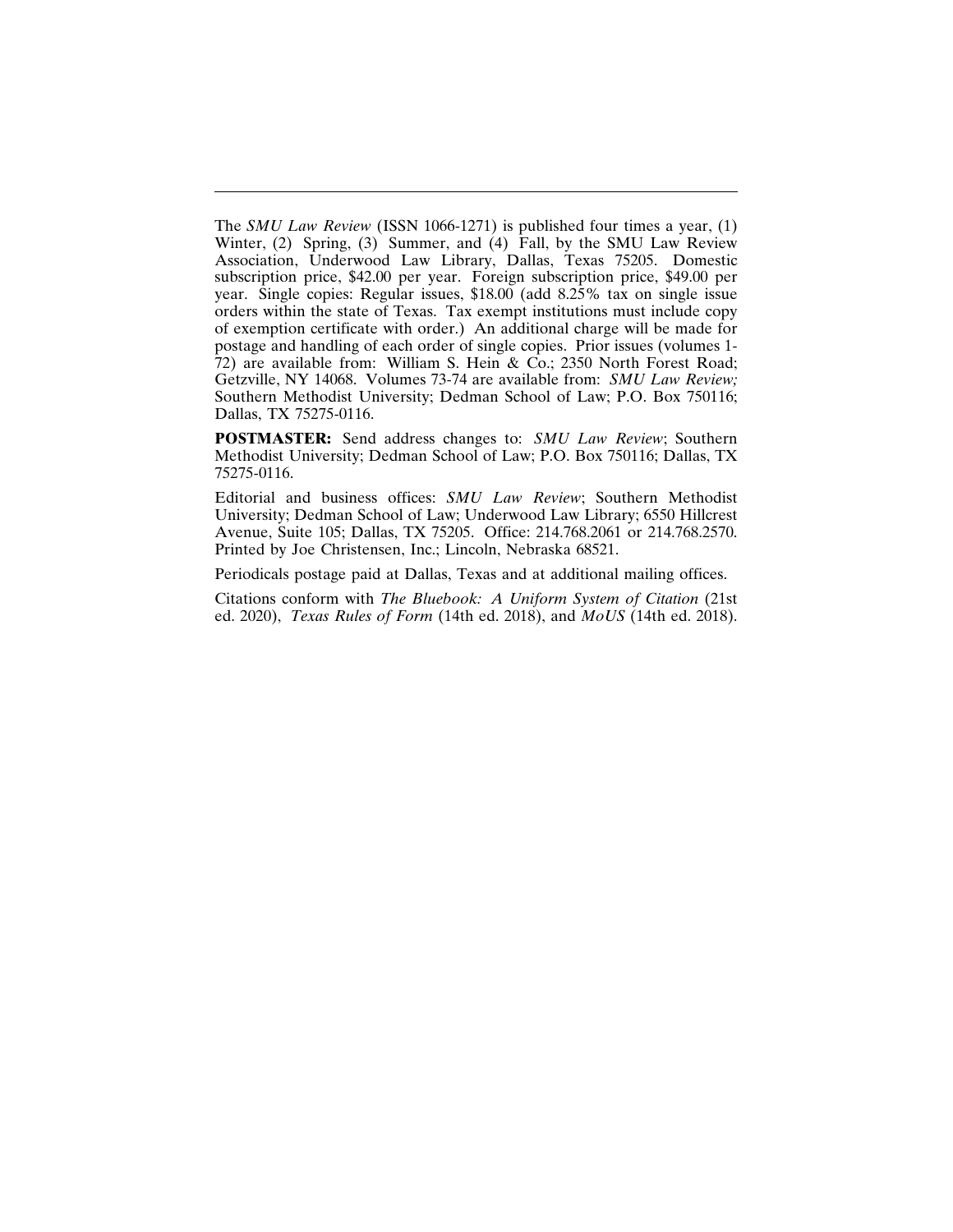VOLUME 75 WINTER 2022 NUMBER 1

SAMANTHA AGNICH

ANTHONY J. COLANGELO

#### **THE SMU LAW REVIEW ASSOCIATION 2021–2022 BOARD OF EDITORS**

*President* JACOB DURST

TAYLOR WILLIAMS

*Managing Editor* DOUGLASS BROWN *Managing Editor*

*Associate Managing Editors* MARISSA CORRY KATHRINE MALDONADO SARAH JANE STARR

*Lead Articles Editors Forum Assistant Executive Editor Comment Editors* HYEWON HANNAH CHOI

*Articles Editors* ALEXANDRIA AMERINE RYLIE HAYES CHELSEA MCMANUS **DANIEL BUNDY PEARCE ILLMER ELIZABETH NEVINS<br>PEYTON DEAN PEARCE ALEXANDRA LAMBRING ALEXANDRIA MCFARLANE OB** ROBERT LARKIN RICHARD FRIEDL JOE LECROY JANIE ROWLAND<br>GRETA GIESEKE STORM LINEBERGER VICTORIA SHAROCKN

*Corporate Counsel Symposia CLE Editor Air Law Symposium*

GABRIEL A. MILUNAS *Technology Editor*

THOMAS WM. MAYO TALIBRA FERGUSON

*SMU Law Review Texas Survey Journal of Air Law & Commerce Editor-in-Chief Executive Editor Editor-in-Chief*

*SMU Law Review Forum Executive Editor Journal of Air Law & Commerce* **ELIZABETH I. NIELSON** 

**MORGAN TAUSCHER** JOAN GREGG JACOB W. YOUNG

ALICIA IWEMA JACOB LORTZ **GRETCHEN MAHONEY** *Administrative* **DEVON POAGE**<br>TAYLOR E. SANTORI *Managing Editor* BROOKE REICHAR **Managing Editor BROOKE REICHARDT**<br>**NICOLE STRONG ANNIE SCHOHL** MARISA THOMPSON NICOLE STRONG ANNIE SCHOHL WALKER A. SMITH

PEYTON DEAN ALEXANDRA LAMBRING ALEXANDRIA MCFARLANE OBERMAN KYLE DUDNEY ROBERT LARKIN J.D. RIMANN GRETA GIESERGER VICTORIA SHAROCKMAN ANDREW MARTIN KAITLYN THORSON ABIGAIL GRIEVE ANDREW MARTIN KAITLYN THORSON SCHUYLER WHITING

**KATHERINE GONZALEZ** *Coordinating Edito*<br>JEREMY NICKELL

**Air Law Symposium** *Speakers Editor* JEFFREY DIETZ

*SMU Law Review Journal of Air Law & Commerce Administrative Assistant Faculty Advisor*<br>TALIBRA FERGUSON GREGORY S. CRESPI

MEMBER, NATIONAL CONFERENCE OF LAW REVIEWS

THE SMU LAW REVIEW ASSOCIATION PUBLISHES THE SMU LAW REVIEW, THE JOURNAL OF AIR LAW AND COMMERCE, AND THE SMU ANNUAL TEXAS SURVEY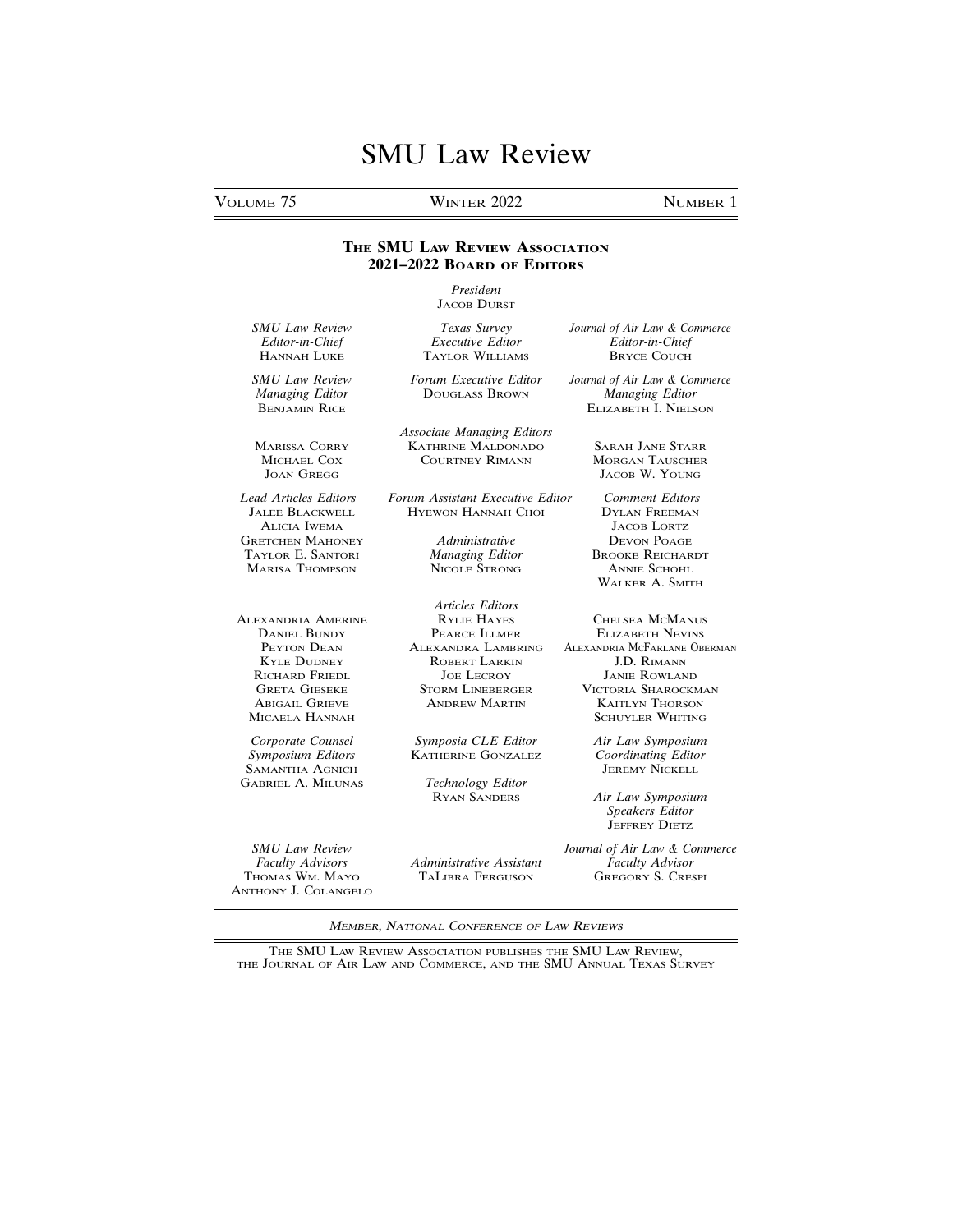VOLUME 75 WINTER 2022 NUMBER 1

#### **SMU LAW REVIEW ASSOCIATION 2021–2022 STAFF EDITORS**

NICK BEALS ABIGAIL LAHVIS BRANDON BEAUREGARD MARY CHRISTINE MALLORY **JAMES BLANCHARD MICHAEL MCCLUSKEY** CHRISTA BUNCE DARBY O'GRADY CAYRO ALEX BUSTOS ERIN PARKER TULLY CAMPBELL ANESHA PINK ANDRE "BAILEY" CHAMPAGNE ELIZABETH PRIEST GILL CLEMENTS SONYA PUNJWANI JIAN MICAH DE JESUS CAROLINE RAO KALEB DEGLER CHRISTOPHER ROGERS RYAN DEMAREST ABIGAIL SCHULTZ ISABELLE DOMINGUEZ SKYANNE L. SIMONSON KATHRYN FAULK HUNTER SIMPSON NATHAN FLANIGIN CORDELL SPIRES JR. CHRISTIAN GARCIA STACY STEVENS BENJAMIN GERZIK MICAH TARDY MAGGIE GIANVECCHIO KRISTA THOMPSON ELISE GONZALEZ EDWARD TOOLEY ALEX DANIEL GUERRERO ARIEL VEYTSMAN PAULINE HODENCQ SARAH WALDEN ALLISON HOPKINS MARSHALL WALLACE ASHLEY HUTCHESON NICHOLAS WANG EMMA JENEVEIN BRITTANY WHITE KACI JONES NICHOLAS WILBUR SAMUEL KELTNER REAGAN WISH STEPHANIE KIM BRENNAN RACHEL WONG KYLAN KINKADE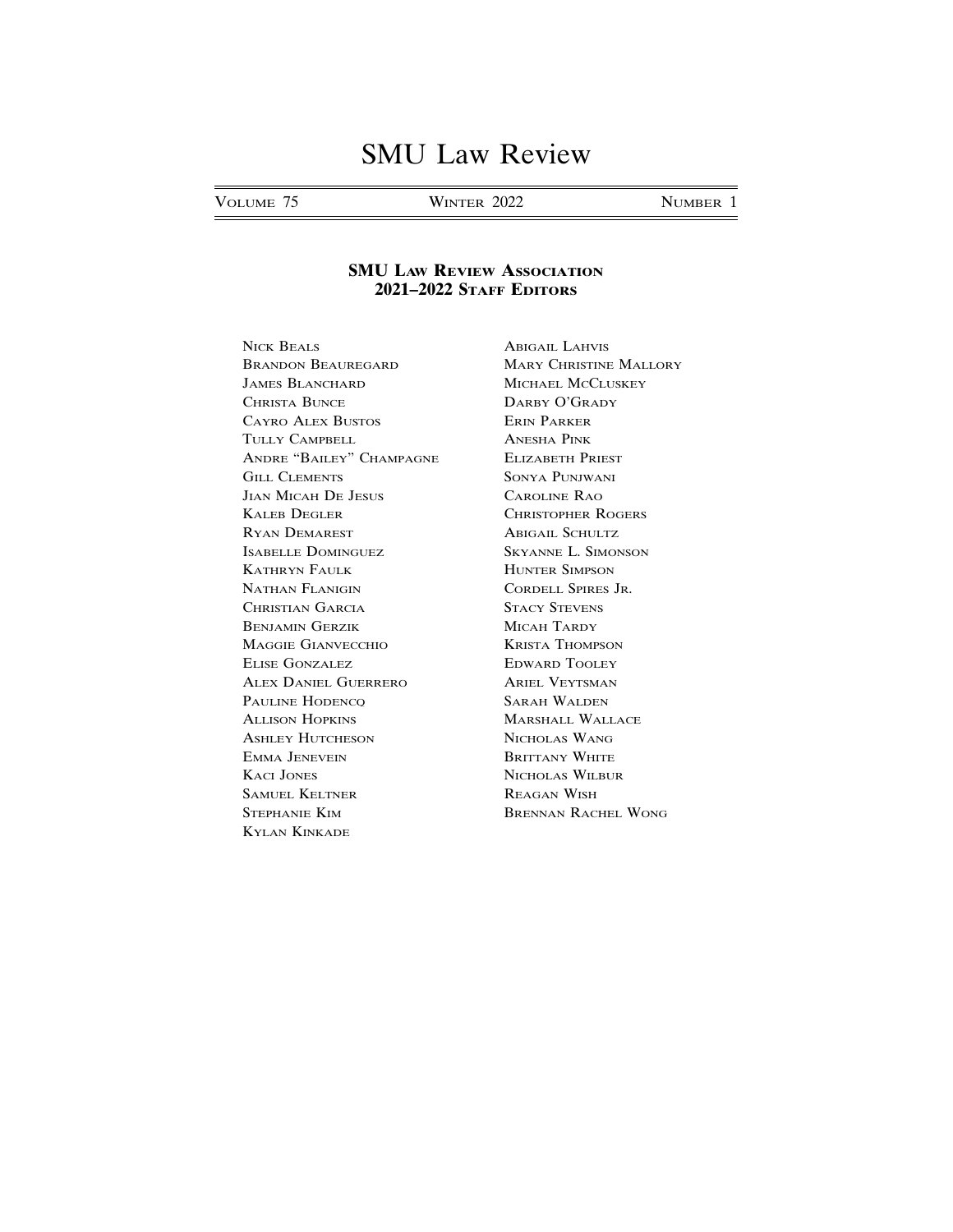#### **SOUTHERN METHODIST UNIVERSITY DEDMAN SCHOOL OF LAW**

OFFICERS OF THE UNIVERSITY

R. Gerald Turner, *President*

Elizabeth Loboa, *Provost and Vice President for Academic Affairs*

Brad E. Cheves, *Vice President for Development and External Affairs*

Christine C. Regis, *Vice President for Business and Finance and Treasurer*

Harold W. Stanley, *Vice President for Executive Affairs*

Paul J. Ward, *Vice President for Legal Affairs and Government Relations, General Counsel, and Secretary to the Board of Trustees*

Kenechukwu (K.C.) Mmeje, *Vice President for Student Affairs*

Dr. Maria Dixon Hall, *Chief Diversity Officer and Senior Advisor to the President for Cultural Intelligence*

Michael H. Hites, *Chief Information Officer*

Rakesh Dahiya, *Chief Investment Officer* Rick Hart, *Director for Athletics*

DEDMAN SCHOOL OF LAW

FACULTY AND ADMINISTRATIVE STAFF

Jennifer Collins, B.A., J.D. *Judge James Noel Dean and Professor of Law*

Thomas Wm. Mayo, B.A., J.D., *Senior Associate Dean for Academic Affairs, Altshuler University Distinguished Teaching Professor and Professor of Law*

Greg Ivy, B.B.A., M.A., J.D., *Associate Dean for Library & Technology, Underwood Law Library*, *and Senior Lecturer*

Meghan J. Ryan, A.B., J.D., *Associate Dean for Research, Altshuler Distinguished Teaching Professor, and Professor of Law*

Mary B. Spector, B.A., J.D., *Associate Dean for Clinics, Director of the Civil/ Consumer Clinic and Professor of Law*

Martin L. Camp, B.A., J.D., *Professor of Practice and Assistant Dean for Graduate and International Programs*

Marcie Y. Davis, B.A., J.D., *Assistant Dean and Executive Director of Career Services* Erica Fadel, *Director of Career Services*

Becca Henley, B.A., J.D., *Assistant Dean for Administration and Chief of Staff*

Jill Nikirk, B.A., J.D., *Assistant Dean for Admissions*

Stephen B. Yeager, B.B.A., J.D., *Assistant Dean for Student Affairs*

Anne G. Beard, *Director of Development*

Misty Birdsong, B.A., J.D., *Director of Academic Success and Clinical Professor of Legal Research, Writing, and Advocacy*

Laura G. Burstein, B.A., J.D., *Director of Public Service*

Lynn McVicker Dempsey, B.B.A., *Director of External Relations*

Christine Leatherberry, B.A., J.D., *Director of Alumni Relations*

Beth Lee, B.B.A., *Director of Corporate and Private Sector Development* – *Office of Career Services*

Smitha Mathews, B.S., J.D., *Director, Mid-Size, Small and Boutique Firms – Office of Career Services*

Dana Minissale, B.A. J.D., *Director and Liaison to the Judiciary, Judicial Advisor* – *Office of Career Services*

Kristy Offenburger, *Director of Communications and Marketing*

Mary Beth Nielsen, B.A., M.A., *Associate Director, Recruiting and Events – Office of Career Services*

Heather C. Stovall, B.A., J.D., *Associate Director of Admissions*

Natalie Thompson Greco, *Director of Programs and Operations, Tsai Center for Law, Science, and Innovation*

Laura Amberson, B.S., *Registrar*

Jerchel Anderson, E.M.B.A., *Financial Business Manager*

**FACULTY** 

Roy R. Anderson, B.A., J.D., LL.M., A.M., *Professor Emeritus of Law* Maureen N. Armour, B.A., M.S.W., J.D., *Professor Emeritus of Law* Shannon Bates, B.S., J.D., *Adjunct Clinical Professor of Law, Patent Clinic*

Hillel J. Bavli, B.A., J.D., LL.M., M.A., Ph.D., *Assistant Professor of Law*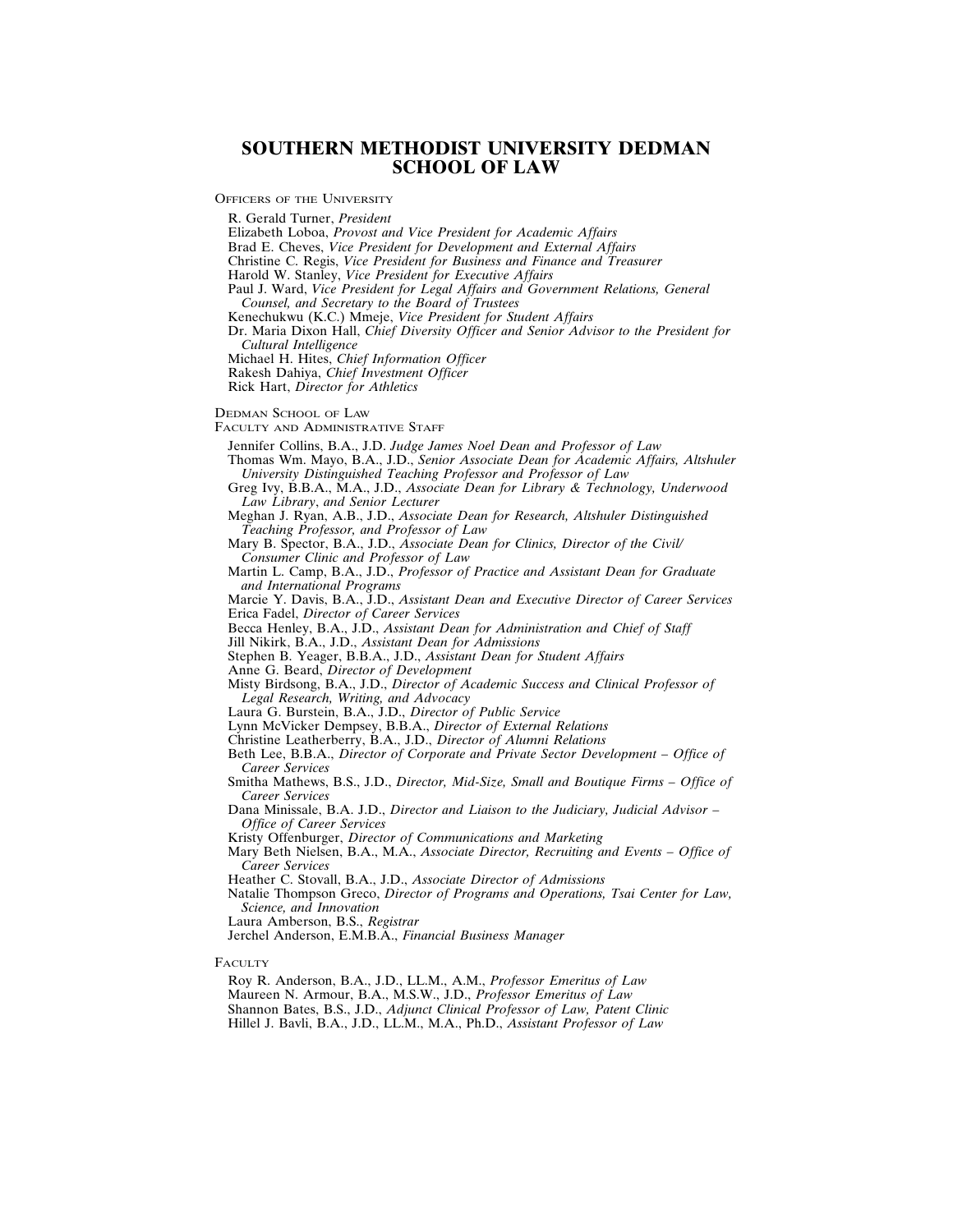- Lackland H. Bloom, Jr., B.A., J.D., *Larry and Jane Harlan Senior Research Fellow and Professor of Law*
- Chanté Brantley, B.S., M.S.S.W., J.D., *Director of the VanSickle Family Law Clinic and Assistant Clinical Professor*
- William J. Bridge, B.S.F.S., J.D., *Professor Emeritus of Law*
- Beverly M. Carl, B.S.L., J.D., LL.M., *Professor Emeritus of Law*
- Dale Carpenter, B.A., J.D., *Judge William Hawley Atwell Chair of Constitutional Law and Professor of Law*
- Eric Cedillo, B.S., J.D., *Adjunct Clinical Professor of Law, Consumer Advocacy Project*
- David J. Cho, B.A., J.D., *Adjunct Clinical Professor of Law, Trademark Clinic*
- Anthony J. Colangelo, B.A., J.D., LL.M., J.S.D., *Robert G. Storey Distinguished Faculty Fellow and Professor of Law*
- James W. Coleman, B.A., J.D., *Professor of Law*
- Nathan Cortez, B.A., J.D., *Adelfa Botello Callejo Endowed Professor of Law in Leadership and Latino Studies*
- Gregory S. Crespi, B.S., M.S., Ph.D., J.D., *Homer R. Mitchell Endowed Professor of Law in Commercial and Insurance Law, and Professor of Law*
- Ruth A. Cross, B.A., J.D., *Director and Clinical Professor of Legal Research, Writing, and Advocacy*
- Gail Daly, B.A., M.A., J.D., *Professor Emeritus of Law*
- William V. Dorsaneo III, B.A., J.D., *Professor Emeritus of Law*
- Beverly C. Duréus, B.A., J.D., Th.M., D. Min., *Clinical Professor of Legal Research*, *Writing, and Advocacy*
- Linda S. Eads, B.A., J.D., *Professor Emeritus of Law*
- Jeffrey M. Gaba, B.A., J.D., M.P.H., *Professsor Emeitus of Law*
- Joanna L. Grossman, B.A., J.D., *Ellen K. Solender Endowed Chair in Women and the Law and Professor of Law*
- Christopher H. Hanna, B.S., J.D., LL.M. (in Taxation), *Alan D. Feld Endowed Professor of Law, Altshuler University Distinguished Teaching Professor, and Professor of Law*
- Grant M. Hayden, B.A., M.A., J.D., *Professor of Law*
- Patricia S. Heard, B.A., J.D., *Clinical Professor of Legal Research, Writing and Advocacy*
- JoAnn A. Hubbard, B.S., J.D., *Clinical Professor of Legal Research, Writing and Advocacy*
- Christopher M. Jenks, B.S., J.D., LL.M., LL.M., Ph.D. Candidate, *Director of the Criminal Clinic and Professor of Law*
- Jeffrey Kahn, B.A., M.Phil., D.Phil., J.D., *University Distinguished Professor, Altshuler Distinguished Teaching Professor, and Professor of Law*
- Ndiva Kofele-Kale, B.A., M.A., J.D., Ph.D., *Professor Emeritus of Law*
- Thomas S. Leatherbury, B.A., J.D., *Adjunct Clinical Professor of Law, First Amendment Clinic*
- Henry J. Lischer, Jr., B.B.A., J.D., LL.M. (in Taxation), *Professor Emeritus of Law*
- John S. Lowe, B.A., LL.B., *George W. Hutchison Chair in Energy Law and Professor of Law*
- George A. Martinez, B.A., M.A., J.D., *Professor of Law*
- Orly Sulami Mazur, B.B.A., M.P.A., J.D., LL.M. (Taxation), *Associate Professor of Law*
- Michael McCollum, LL.B., *Adjunct Clinical Professor of Law, Criminal Clinic*
- Pamela R. Metzger, B.A., J.D., *Director of the Deason Criminal Criminal Justice Reform Center and Professor of Law*
- Gregory Mitchell, B.S., J.D., LL.M., *Adjunct Clinical Professor of Law, Federal Tax Clinic*
- Charles J. Morris, B.A., LL.B., *Professor Emeritus of Law*
- Frederick C. Moss, A.B., J.D., LL.M., *Professor Emeritus of Law*
- John J. Mylan, B.S., J.D., LL.M. (in Taxation), *Professor Emeritus of Law*
- Natalie Nanasi, B.A., J.D., *Director of the Judge Elmo B. Hunter Legal Center for Victims of Crimes Against Women and Associate Professor of Law*
- Joseph J. Norton, A.B., LL.B., LL.M., S.J.D., D.Phil., LL.D., LL.D., *James L. Walsh Distinguished Faculty Fellow and Professor in Financial Institutions Law*
- Anna Offit, A.B., M.Phil, J.D., Ph.D, *Assistant Professor of Law*
- Victoria Palacios, J.D., *Professor Emeritus of Law*
- Kenneth L. Penegar, A.B., J.D., LL.M., *Professor Emeritus of Law*
- Carla L. Reyes, B.A., J.D., LL.M., M.P.P., *Assistant Professor of Law*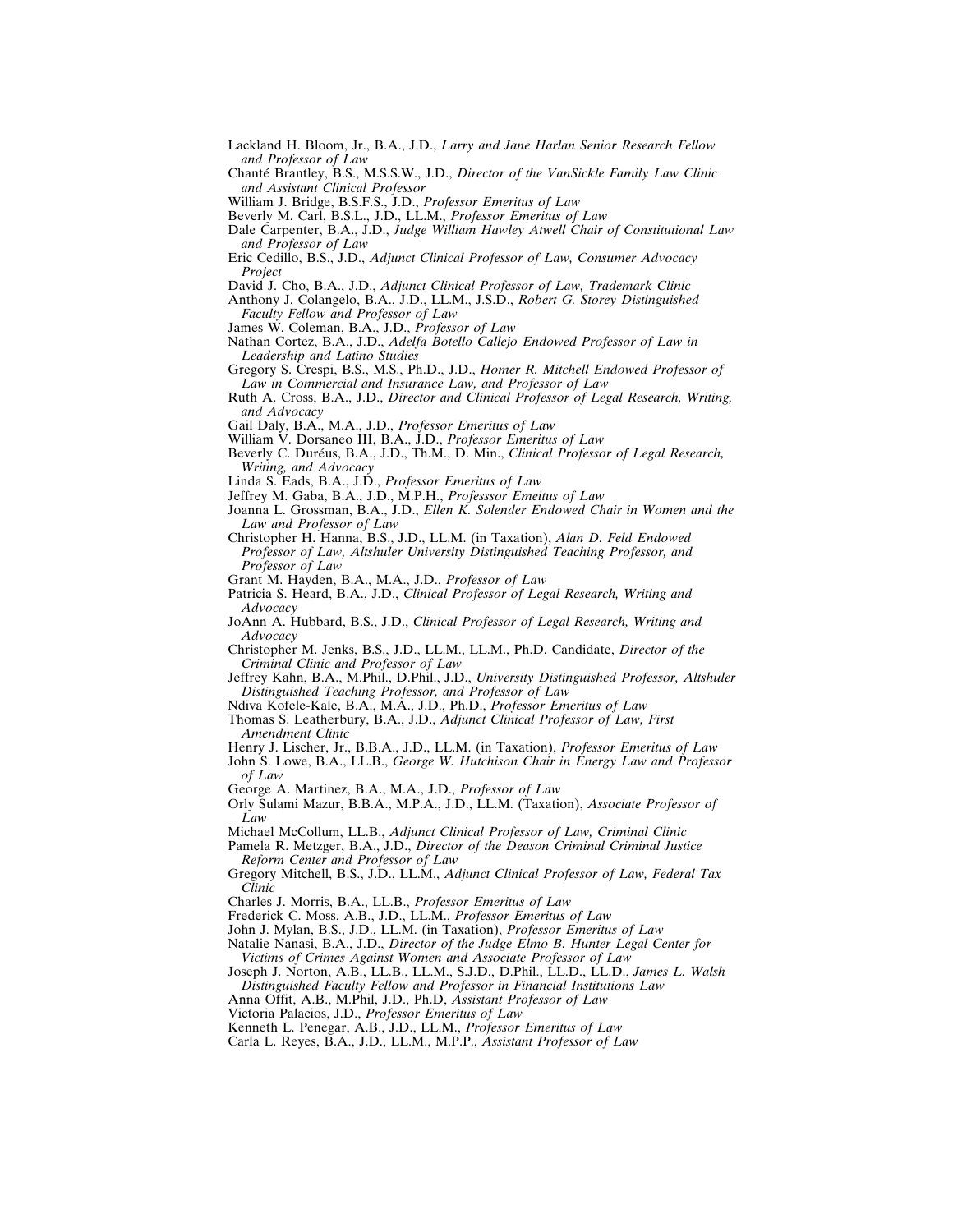- C. Paul Rogers III, B.A., J.D., LL.M., *Marilyn Jeanne Johnson Distinguished Faculty Fellow, Professor of Law, and Former Dean*
- Julia P. Rogers, B.S.E.E., J.D., *Professor of Law*
- Eric M. Ruben, B.A., J.D., *Assistant Professor of Law*
- Deborah Garcia Sanchez, B.A., J.D., *Adjunct Clinical Professor of Law, Criminal Clinic*
- Eliot Shavin, B.A., J.D., *Adjunct Clinical Professor of Law, Civil/Consumer Clinic*
- Walter W. Steele Jr., LL.B., *Professor Emeritus of Law*
- Marc I. Steinberg, A.B., J.D., LL.M., *Rupert and Lillian Radford Chair in Law and Professor of Law*
- Heather L. Stobaugh, B.A., M.A., J.D., *Clinical Professor of Legal Research, Writing and Advocacy*
- Diane M. Sumoski, B.A., J.D., *Director of the W.W. Caruth, Jr. Child Advocacy Clinic, Director of the W.W. Caruth, Jr. Institute for Children's Rights, and Clinical Professor of Law*

Joshua C. Tate, B.A., M.A., M.Phil. J.D., Ph.D., *Professor of Law*

- David O. Taylor, B.S., J.D., *Robert G. Storey Distinguished Faculty Fellow*, *Co-Director of the Tsai Center for Law, Science and Innovation, and Professor of Law*
- Elizabeth G. Thornburg, B.A., J.D., *Richard R. Lee Endowed Professor, Altshuler University Distinguished Teaching Professor, and Professor of Law*
- Jenia Iontcheva Turner, B.A., J.D., *Amy Abboud Ware Centennial Professor in Criminal Law*
- Jonni Walls, B.A., J.D., *Clinical Professor of Legal Research, Writing and Advocacy* Kandace Walter, B.S., J.D., *Director and Adjunct Clinical Professor of Law, Small Business and Trademark Clinic*
- Jessica Dixon Weaver, B.A., J.D., *Robert G. Storey Distinguished Faculty Fellow, Gerald J. Ford Research Fellow, and Professor of Law*
- Harvey Wingo, B.A., M.A., J.D., *Vinson & Elkins Distinguished Teaching Fellow Emeritus and Professor Emeritus of Law*
- Peter Winship, B.A., LL.B., LL.M., J.S.D. *Professor Emeritus of Law*
- Christopher Young, B.A., J.D., *Adjunct Clinical Professor of Law, Innocence Clinic*
- Leo Yu, LL.B, LL.M., J.D., *Clinical Professor of Legal Research, Writing and Advocacy*